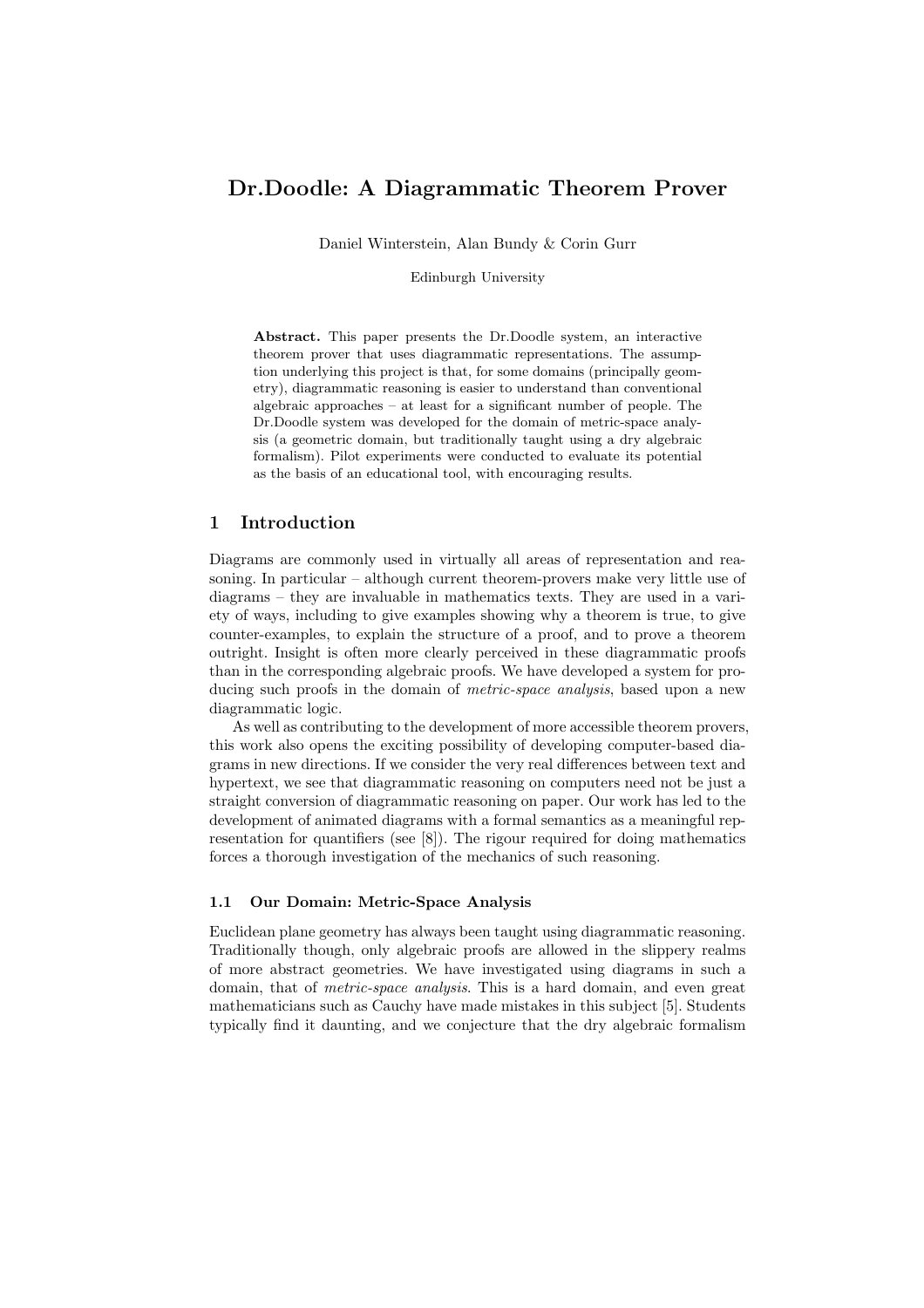used in the domain is partially responsible for these difficulties. Currently the system only covers a fraction of the domain, but this was sufficient to run some tutorials on the concept of open sets. This allowed us to experimentally compare the use of diagrams with an equivalent algebraic approach.

# 2 The Dr.Doodle System

The Dr.Doodle system is an interactive theorem prover for non-inductive reasoning, with diagrammatic representations for metric-space and real-line analysis concepts (involving objects such as functions, sets and lengths, and properties such as open, closed and continuous). The user selects which rule to apply at each step. In places this involves drawing, and the interaction sometimes resembles using a graphics program.



Fig. 1. Screenshot of Dr.Doodle.

#### 2.1 Dr.Doodle Diagrams

The diagrams in our system are so-called heterogenous representations, combining graphical and textual elements. They consist of example objects with conjunctions of relation statements. Where possible, the example objects should constitute a model for the statements; if no model can be found (e.g. because the statements are inconsistent) then a near model is used. Disjunctions are represented using multiple diagrams (an intuitive representation, but with scaling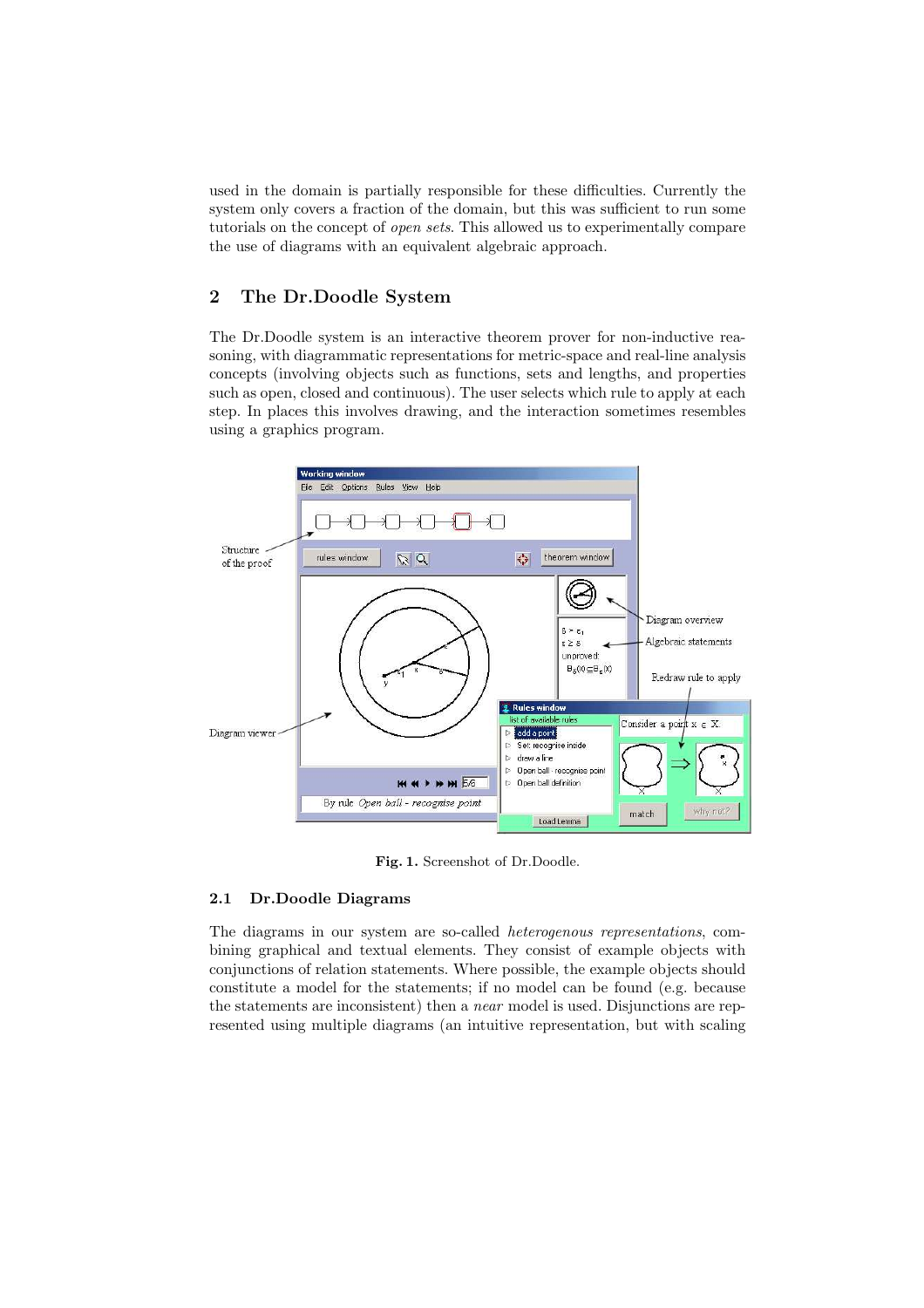issues). Statements can be represented in three different ways: implicitly (where the relation is true for the objects drawn, e.g.  $a \in B$  for  $a = \frac{1}{2}$ ,  $B = [0, 1]$ , graphically (using conventions such as 'a dotted border indicates an open set') or algebraically. These methods are used as appropriate (e.g. relations such as  $A \subset B$  are usually implicit, but can also be stated algebraically if necessary).

The system produces diagrams from an internal proof state as follows:

- 1. The example objects are drawn.
- 2. The drawing is tested to see which relations are implicitly represented (note that these tests take into account drawing resolution).
- 3. Often, a diagram will represent relations that are not specified in the internal proof state. Sometimes this is desirable. For example, if we represent  $A \subset B$ by drawing A inside B, then a diagram for  $A \subset B$ ,  $B \subset C$  will inevitably also represent  $A \subset C$  – which is, of course, true. Such 'free rides' are one advantage of using diagrams (c.f. [7]).

Any extra relations found in the previous step are tested to see if they follow from the specified relations as a result of free rides. Unwanted extra relations are then explicitly removed by the system.

4. Relations which are not implicitly represented by drawing the objects (e.g.  $y = f(x)$  are explicitly added to the diagram.

This process involves important design choices at several stages:

- How to choose and draw the example objects.
- Which relations can be represented implicitly.
- How to represent the explicit relations (e.g. arrows for function relations, but predicates for properties such as 'surjective').

There is a trade off here between simplicity, flexibility, and intuitive appeal, and our choices are tailored to the domain considered.

#### 2.2 Dynamic Diagram Logic

We can only give a brief overview here of the logic implemented in Dr.Doodle. For more information, please refer to [8]. Often diagrammatic reasoning is presented as a question of interpreting static diagrams. Here we consider *dynamic* diagrammatic reasoning, where the process of drawing is important, as opposed to just the finished diagram.

The inference rules are specified using *redraw rules*, which are a visual adaptation of rewrite rules. Redraw rules are defined by an example diagram transformation; figure 2 shows an example. When a rule specifies creating new objects, these are typically drawn-in by the user (automated drawing, whilst interesting, requires both model-generation and aesthetic judgement to select 'good' examples). Theorems are stated in the same manner. A proof consists of a demonstration that the theorem antecedent can always be redrawn to give the consequent diagram using an accepted set of rules.This paradigm - whereby inference rules are mainly presented as drawing acts - restricts users to constructing forward reasoning proofs; future work includes handling other proof structures.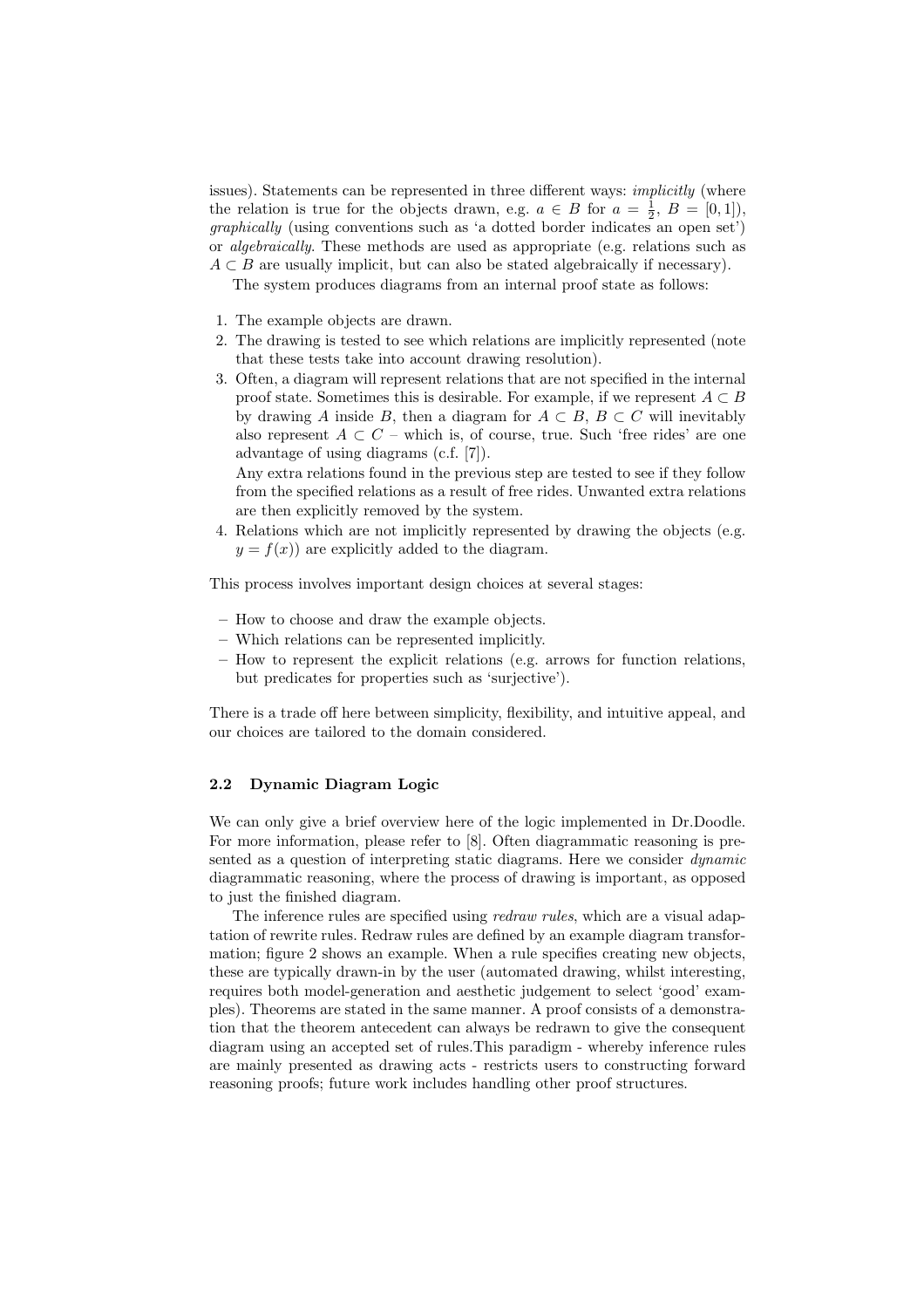

**Fig. 2.** A redraw rule for "X an open set,  $x \in X \Rightarrow \exists \epsilon > 0$  s.t.  $\{x' : |x' - x| < \epsilon\} \subset X$ "

An Equivalent Algebraic Logic Dr.Doodle also features an algebraic reasoning mode, where redraw rules are converted into natural-deduction rewrite rules. Although the two types of proof appear very different, the reasoning used is equivalent, and the Dr.Doodle system can convert a diagrammatic proof into an algebraic one (though not vice versa at present).

### 3 Experimental Evaluation

Pilot experiments were conducted to test the use of Dr.Doodle in a practical setting (teaching mathematics undergraduates). These experiments compared performance using Dr.Doodle in algebraic and diagrammatic modes (hence evaluating the potential of the diagrammatic logic – since this is the innovative aspect of the system – independently of the interface), and are described in [9]. The results show statistically significant improvements – both in exercise scores and 'efficiency' – when using diagrammatic reasoning. Informal feedback gave comments such as: "The pictures were useful for helping understand what was going on. Better than written explanations a lot of the time."

These positive results are not surprising. As the domain is a geometric one, we would expect visual representations to be useful. We conclude that diagrammatic reasoning is a useful tool in this field. However further experiments are desirable, especially as these experiments did not look at the interesting questions of how and why diagrams are useful here (and hence how general these findings are).

## 4 Related Work

Diagrammatic reasoning is a relatively unexplored research area, and there are few comparable systems. There are several powerful geometric theorem provers (e.g. Cinderella [4]), but these use proof techniques that are very hard for humans to follow. The work by Howse *et al* on spider diagrams is more relevant. These diagrams are used to represent set-theoretic statements, and can also support reasoning [2].